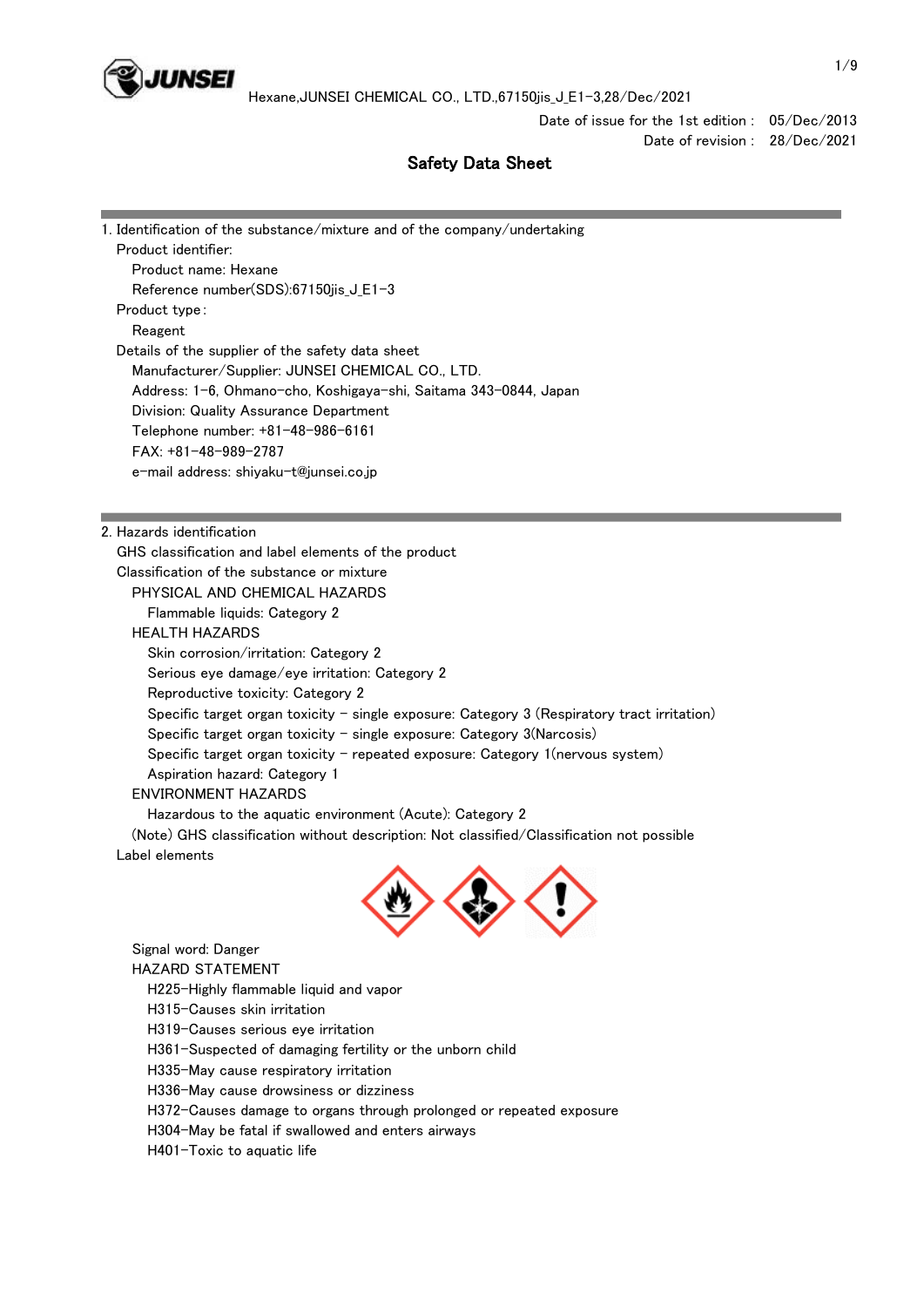

### PRECAUTIONARY STATEMENT

 Prevention Obtain special instructions before use. Do not handle until all safety precautions have been read and understood. Avoid release to the environment. Keep away from heat, hot surfaces, sparks, open flames and other ignition sources. No smoking. Keep container tightly closed. Ground and bond container and receiving equipment. Use explosion-proof electrical/ventilating/lighting equipment. Use non-sparking tools. Take action to prevent static discharges. Do not breathe dust/fume/gas/mist/vapors/spray. Use only outdoors or in a well-ventilated area. Wash contaminated parts thoroughly after handling. Wear protective gloves/protective clothing/eye protection/face protection. Use personal protective equipment as required. Do not eat, drink or smoke when using this product. Response In case of fire: Use appropriate media other than water to extinguish. Get medical advice/attention if you feel unwell. IF exposed or concerned: Get medical advice/attention. Call a POISON CENTER/doctor/physician if you feel unwell. IF INHALED: Remove person to fresh air and keep comfortable for breathing. IF ON SKIN: Wash with plenty of soap and water. IF ON SKIN (or hair): Take off immediately all contaminated clothing. Rinse skin with water or shower. If skin irritation occurs: Get medical advice/attention. Take off contaminated clothing and wash it before reuse. IF IN EYES: Rinse cautiously with water for several minutes. Remove contact lenses, if present and easy to do. Continue rinsing. If eye irritation persists: Get medical advice/attention. IF SWALLOWED: Do NOT induce vomiting. Immediately call a POISON CENTER/doctor/physician. Storage Store in a well-ventilated place. Keep container tightly closed. Keep cool. Store locked up. Disposal Dispose of contents/container in accordance with local/national regulation. Specific Physical and Chemical hazards Highly flammable liquid. Vapor/air mixture may explode. 3. Composition/information on ingredients

 Mixture/Substance selection: **Substance**  Ingredient name:Hexane Content (%):95.0 < Chemical formula:C6H14 Chemicals No, Japan:2-6 CAS No.:110-54-3 MW:86.18 ECNO:203-777-6 Note : The figures shown above are not the specifications of the product.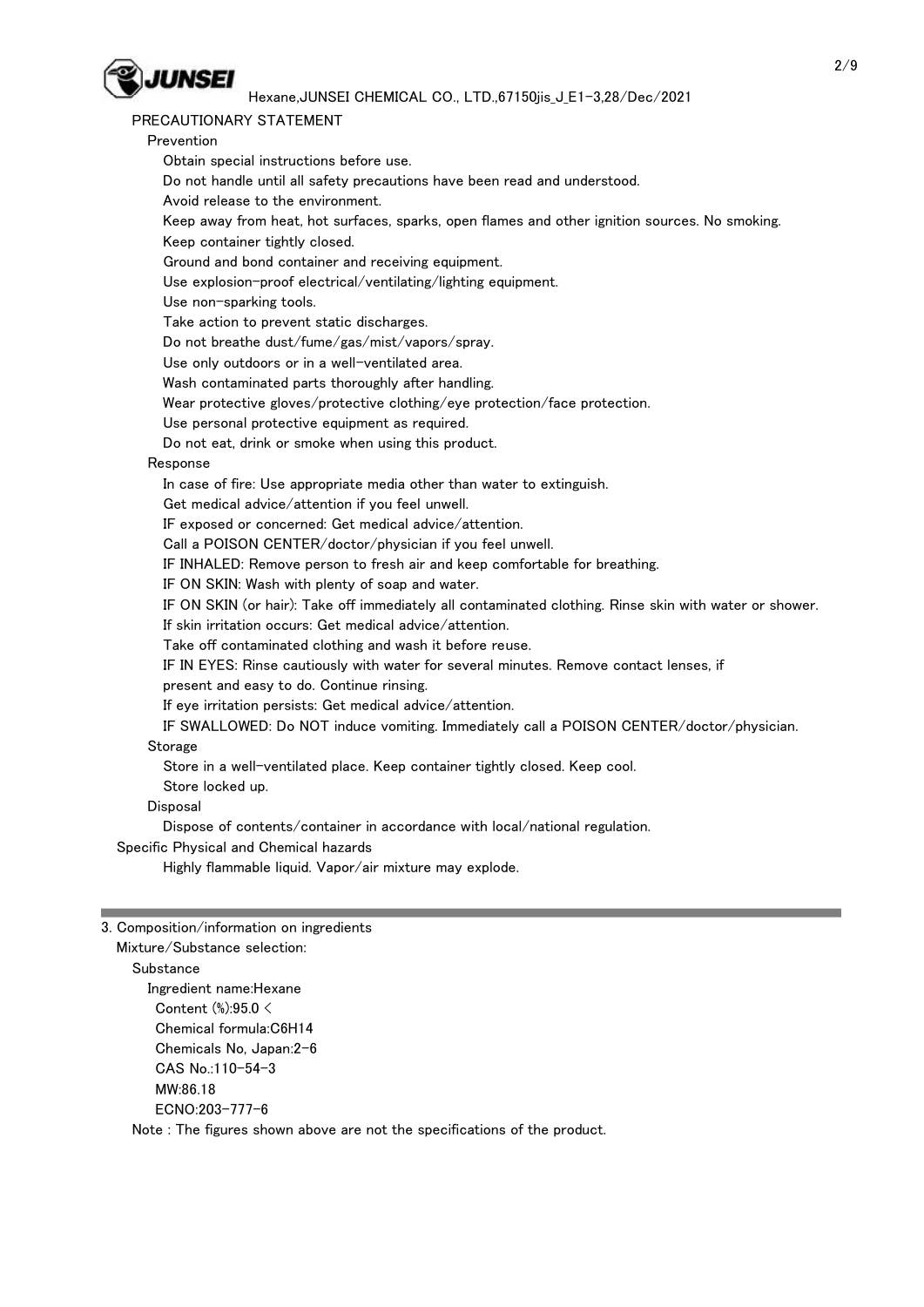

4. First-aid measures

|                   | Descriptions of first-aid measures                                                            |
|-------------------|-----------------------------------------------------------------------------------------------|
|                   | General measures                                                                              |
|                   | Get medical advice/attention if you feel unwell.                                              |
|                   | Keep victim warm and quiet.                                                                   |
|                   | Call emergency medical service.                                                               |
| <b>IF INHALED</b> |                                                                                               |
|                   | Remove person to fresh air and keep comfortable for breathing.                                |
|                   | Give artificial respiration if victim is not breathing.                                       |
|                   | Administer oxygen if breathing is difficult.                                                  |
|                   | Call a POISON CENTER/doctor/physician if you feel unwell.                                     |
|                   | IF ON SKIN (or hair)                                                                          |
|                   | Take off immediately all contaminated clothing. Rinse skin with water or shower.              |
|                   | Wash with plenty of soap and water.                                                           |
|                   | If skin irritation or rash occurs: Get medical advice/attention.                              |
|                   | If skin irritation occurs: Get medical advice/attention.                                      |
|                   | Remove and isolate contaminated clothing and shoes.                                           |
|                   | In case of burns, immediately cool affected skin for as long as possible with child water.    |
|                   | Do not remove clothing if adhering to skin                                                    |
| IF IN EYES        |                                                                                               |
|                   | Rinse cautiously with water for several minutes. Remove contact lenses, if present and easy   |
|                   | to do. Continue rinsing.                                                                      |
|                   | If eye irritation persists: Get medical advice/attention.                                     |
|                   | IF SWALLOWED                                                                                  |
|                   | Rinse mouth. Do NOT induce vomiting.                                                          |
|                   | Immediately call a POISON CENTER/doctor/physician.                                            |
|                   | Call a POISON CENTER/doctor/physician if you feel unwell.                                     |
|                   | Most important symptoms and effects, both acute and delayed                                   |
|                   | (Symptoms when inhalation or ingestion)                                                       |
|                   | Dizziness. Drowsiness. Lethargy. Headache. Nausea. Weakness. Unconsciousness. Abdominal pain. |
|                   | (Symptoms when skin and/or eye contact)                                                       |
|                   | Dry skin. Conjunctival redness of the eyes. Redness of the skin. Pain.                        |
|                   |                                                                                               |
|                   |                                                                                               |
|                   | 5. Fire-fighting measures                                                                     |
|                   | Extinguishing media                                                                           |
|                   | Suitable extinguishing media                                                                  |
|                   | In case of fire, use foam, dry powder, CO2 to extinguish.                                     |
|                   | Unsuitable extinguishing media                                                                |
|                   | Water may be effective for cooling, but may not effect extinguishment.                        |
|                   | Specific hazards arising from the substance or mixture                                        |
|                   | Containers may explode when heated.                                                           |
|                   | Fire may produce irritating, corrosive and/or toxic gases.                                    |
|                   | Runoff from fire control or dilution water may cause pollution.                               |
|                   | Advice for firefighters                                                                       |
|                   | Specific fire-fighting measures                                                               |
|                   | Evacuate non-essential personnel to safe area.                                                |
|                   | Cool container with water spray.                                                              |
|                   | Special protective equipment and precautions for fire-fighters                                |
|                   | Wear fire resistant or flame retardant clothing.                                              |
|                   | Wear protective gloves/protective clothing/eye protection/face protection.                    |
|                   | Firefighters should wear self-contained breathing apparatus with full face peace operated     |
|                   | positive pressure mode.                                                                       |
|                   |                                                                                               |

٠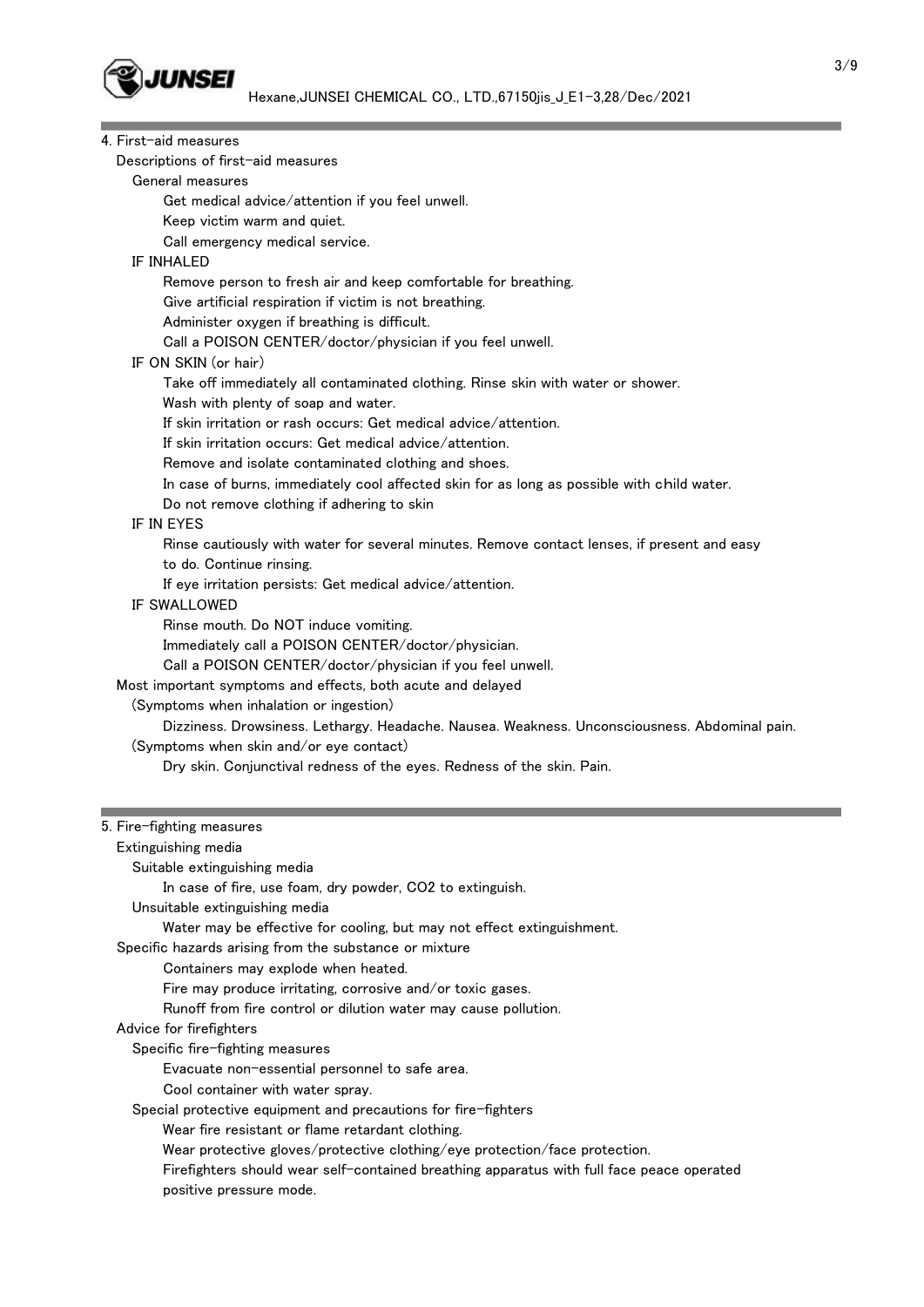

### 6. Accidental release measures

Personnel precautions, protective equipment and emergency procedures

Keep unauthorized personnel away.

 In case of contact with substance, immediately flush skin or eyes with running water for at least 20 minutes.

Ventilate area until material pick up is complete.

Wear proper protective equipment.

PUBLIC SAFTY: Ventilate closed spaces before entering.

Do not touch or walk through spilled material.

### Environmental precautions

Runoff to sewer may create fire or explosion hazard.

Vapor explosion hazard indoors, outdoors or in sewers.

Avoid release to headsprings, rivers, lakes, ocean and groundwater.

### Methods and materials for containment and cleaning up

Absorb spill with inert material (dry sand, earth, et al), then place in a chemical waste container.

Use clean non-sparking tools to collect absorbed material.

All equipment used when handling the product must be grounded.

### Preventive measures for secondary accident

Collect spillage.

Stop leak if you can do it without risk.

ELIMINATE all ignition sources (no smoking, flares, sparks or flames in immediate area).

Prevent entry into waterways, sewers, basements or confined areas.

Keep out of low areas.

### 7. Handling and storage

### Precautions for safe handling

### Preventive measures

(Exposure Control for handling personnel)

Do not breathe dust/fume/gas/mist/vapors/spray.

(Protective measures against fire and explosion)

 Keep away from heat, hot surfaces, sparks, open flames and other ignition sources. No smoking.

Ground and bond container and receiving equipment.

Use explosion-proof electrical/ventilating/lighting equipment.

Use non-sparking tools.

Take action to prevent static discharges.

(Exhaust/ventilator)

Exhaust/ventilator should be available.

(Safety treatments)

Avoid contact with skin.

Avoid contact with eyes.

### Safety Measures

Obtain special instructions before use.

Do not handle until all safety precautions have been read and understood.

Use only outdoors or in a well-ventilated area.

Wear protective gloves/protective clothing/eye protection/face protection.

Use personal protective equipment as required.

When using do not eat, drink or smoke.

Any incompatibilities

Strong oxidizing agents should not be mixed with the chemicals.

Advice on general occupational hygiene

Wash contaminated parts thoroughly after handling.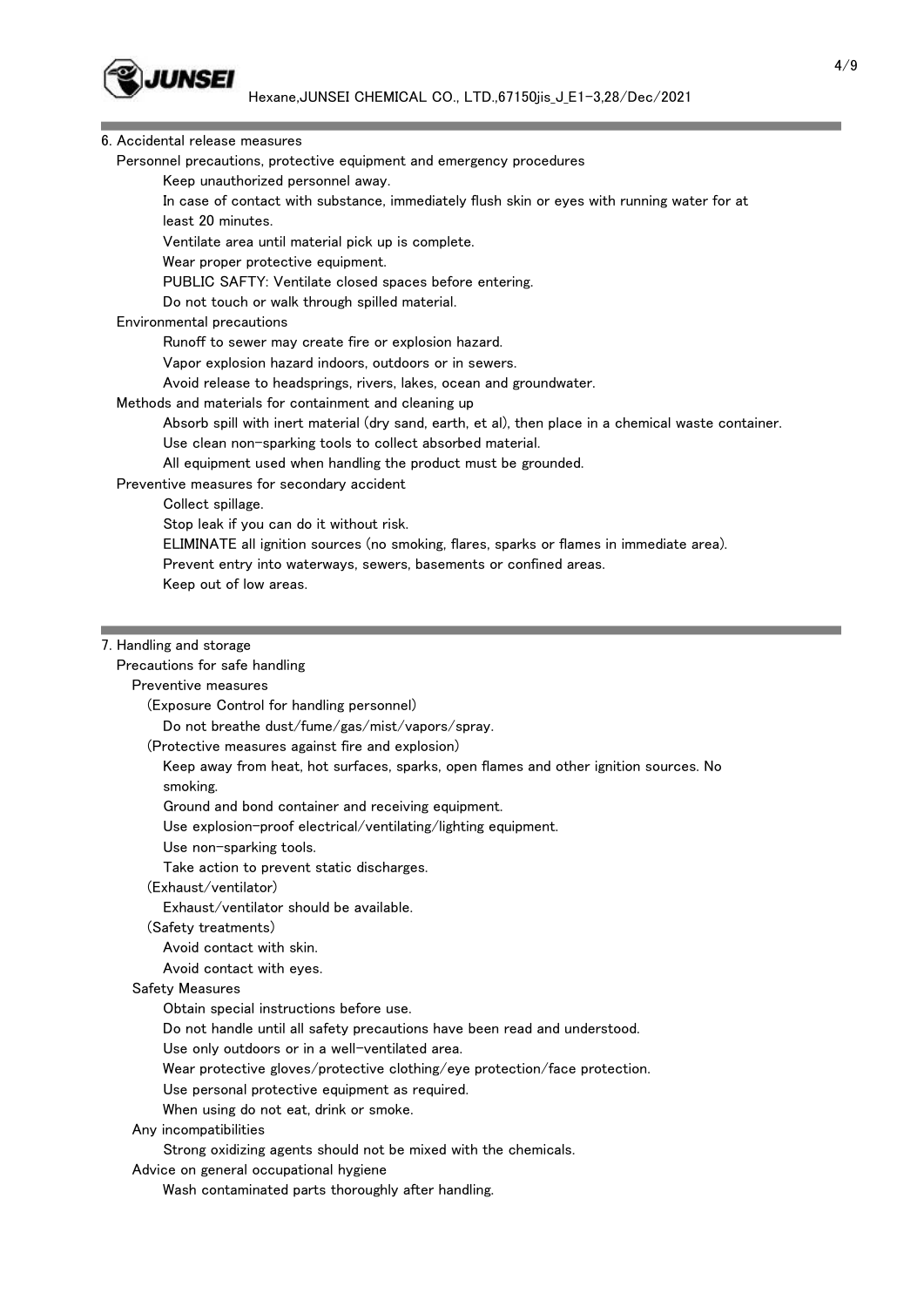

Do not eat, drink or smoke when using this product.

Take off contaminated clothing and wash it before reuse.

Storage

Conditions for safe storage

Store in a well-ventilated place. Keep container tightly closed. Keep cool.

Keep cool. Protect from sunlight.

Store in accordance with local/national regulation.

Store locked up.

Container and packaging materials for safe handling data is not available.

# Specific end use(s)

 See information in Section 7.1 and 7.2 for handling and storage recommendations. See Section 8 for exposure controls and personal protection recommendations.

| 8. Exposure controls/personal protection                                         |
|----------------------------------------------------------------------------------|
| Control parameters                                                               |
| Control value                                                                    |
| Japan control value $(2004) \leq 40$ ppm                                         |
| Adopted value                                                                    |
| $JSOH(1985)$ 40ppm; 140mg/m3 (dermal)                                            |
| ACGIH(1998) TWA: 50ppm (CNS impair; peripheral neuropathy; eye irr)              |
| Notation ··· Skin                                                                |
| Exposure controls                                                                |
| Appropriate engineering controls                                                 |
| Do not use in areas without adequate ventilation.                                |
| Eye wash station should be available.                                            |
| Washing facilities should be available.                                          |
| Individual protection measures                                                   |
| Respiratory protection                                                           |
| Wear respiratory protection.                                                     |
| Hand protection                                                                  |
| Wear protective gloves. Recommended material(s): nitrile, viton                  |
| Consult with your glove and/or personnel equipment manufacturer for selection of |
| appropriate compatible materials.                                                |
| Eye protection                                                                   |
| Wear safety glasses with side-shields.                                           |
| Wear eye/face protection.                                                        |
| Skin and body protection                                                         |
| Wear impervious clothing and boots in case of repeated or prolonged treatment.   |
|                                                                                  |
|                                                                                  |

### 9. Physical and Chemical Properties

 Information on basic physical and chemical properties Physical state: Volatile liquid Color: Colorless-clear Odor: Characteristic odor Odor threshold: 0.0064 mg/L Melting point/Freezing point: -95℃ Boiling point or initial boiling point: 69℃ Boiling range data is not available. Flammability (gases, liquids and solids): Non-ignitable Lower and upper explosion limit/flammability limit: Lower explosion limit: 1.1 vol % Upper explosion limit: 7.5 vol %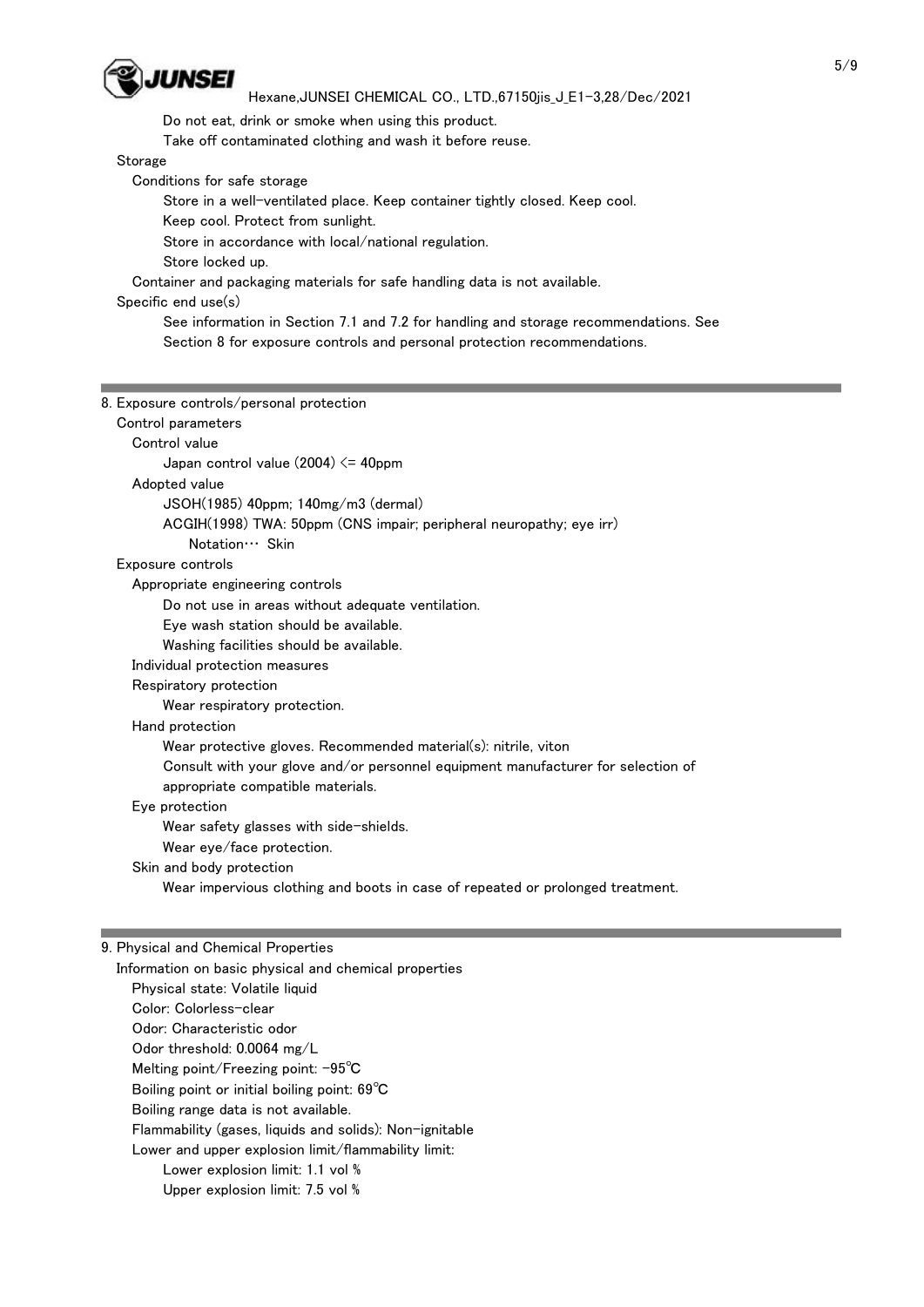

 Flash point: (c.c)-22℃ Auto-ignition temperature: 225℃ Decomposition temperature data is not available. Self-Accelerating Decomposition Temperature/SADT data is not available. pH data is not available. Dynamic viscosity data is not available. Kinematic viscosity data is not available. Solubility: Solubility in water: 0.0013 g/100 ml (20℃) Solubility in solvent: Very soluble in ethanol and diethyl ether. n-Octanol/water partition coefficient: log Pow3.9 Vapor pressure: 17 kPa (20℃) Vapor density data is not available. VOC data is not available. Evaporation rate data is not available. Density and/or relative density: ca. 0.66 g/ml(20℃) Relative vapor density (Air=1): 3.0 Relative density of the Vapor/air - mixture at  $20^{\circ}$ C (Air = 1): 1.3 Critical temperature data is not available. Particle characteristics data is not available.

### 10. Stability and Reactivity

### **Reactivity**

Runaway polymerization will not occur.

#### Chemical stability

Stable under normal storage/handling conditions.

Highly flammable.

Possibility of hazardous reactions

The vapour is heavier than air and may travel along the ground; distant ignition possible.

Reacts with strong oxidants. This generates fire and explosion hazard.

Attacks some plastics(e.g. polyvinyl chloride), rubber(e.g. natural rubber) and coatings.

### Conditions to avoid

Contact with incompatible materials.

Open flames. Heat. Sparks.

### Incompatible materials

Strong oxidizing agents

### Hazardous decomposition products

Carbon oxides

11. Toxicological Information Information on toxicological effects Acute toxicity Acute toxicity (Oral) [GHS Cat. Japan, base data] rat LD50=15800~32400 mg/kg(EHC122, 1991) Acute toxicity (Inhalation) [GHS Cat. Japan, base data] vapor : rat LC50=48000ppm/4hr (MOE Environmental Risk Assessment of Chemicals vol.1,2002) Labor standard law, Japan; Toxic Hexane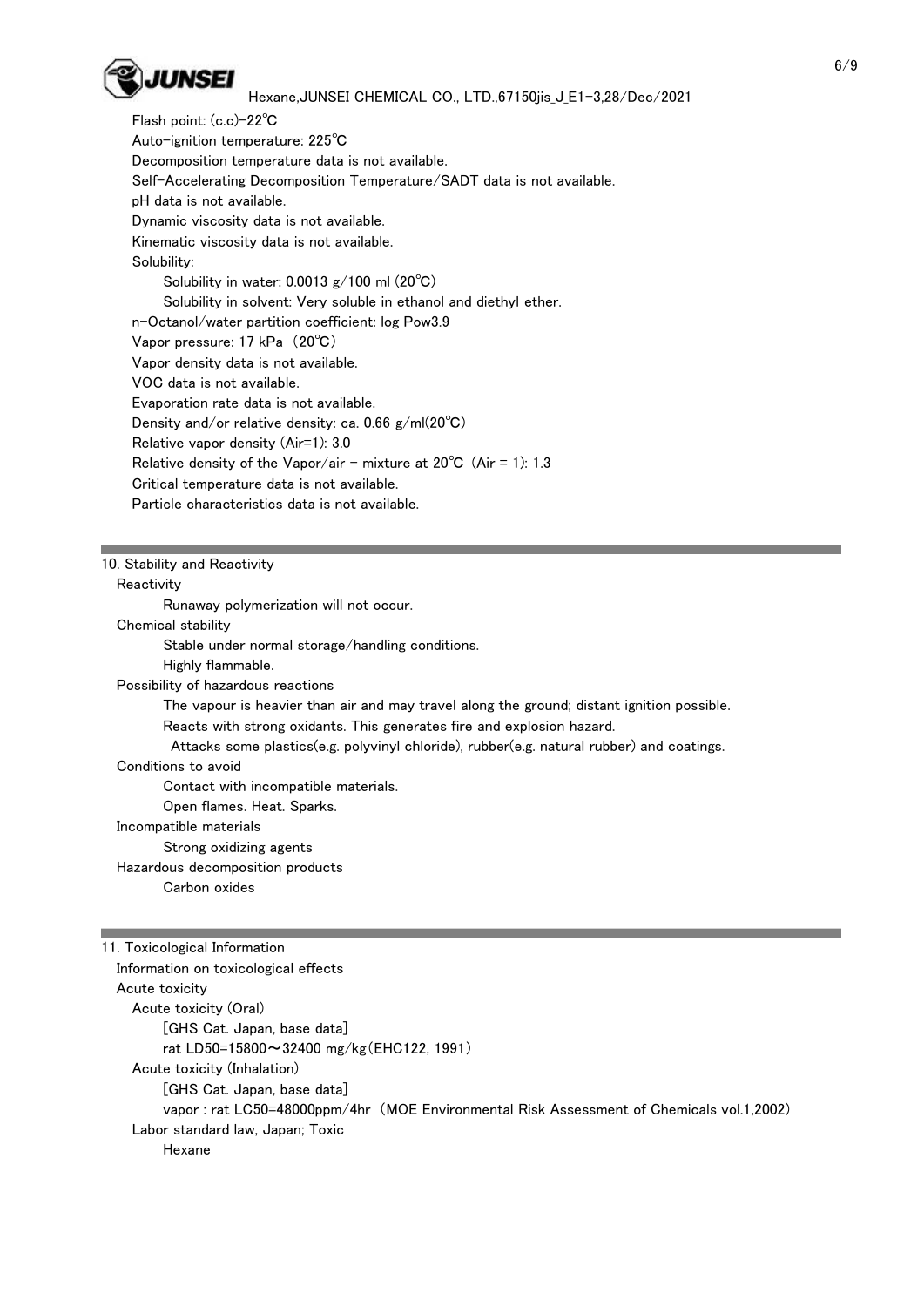

```
 Irritant properties
   Skin corrosion/irritation
        [GHS Cat. Japan, base data]
        rabbit/human : slight irritation (DFGOT vol.14, 2000)
   Serious eye damage/irritation
        [GHS Cat. Japan, base data]
        rabbit : slight irritation (DFGOT vol.14, 2000)
 Allergenic and sensitizing effects data is not available.
 Mutagenic effects data is not available.
Carcinogenicity
        EPA-I; Inadequate information to assess carcinogenic potential(2005)
 Reproductive toxicity
        [GHS Cat. Japan, base data]
        cat. 2; rat : ATSDR, 1999
 STOT
   STOT-single exposure
   [cat.3 (resp. irrit.)]
        [GHS Cat. Japan, base data]
        respiratory tract irritation (ACGIH 7th, 2001)
   [cat.3 (drow./dizz.)]
        [GHS Cat. Japan, base data]
        narcotic effect (PATTY 5th, 2001)
   STOT-repeated exposure
   [cat.1]
        [GHS Cat. Japan, base data]
        nervous system (ACGIH 7th, 2001)
 Aspiration hazard
   [cat.1]
        [GHS Cat. Japan, base data]
       cat. 1; hydrocarbon, kinematic viscosity \langle 20.5 \text{ mm2/s} (40^{\circ}\text{C})
```

```
12. Ecological Information
 Ecotoxicity
   Aquatic toxicity
          H401-Toxic to aquatic life
     Hazardous to the aquatic environment (Acute)
          [GHS Cat. Japan, base data]
          Crustacea (Daphnia magna) LC50=3.88mg/L/48hr (EHC122, 1991)
  Water solubility
          0.0013 g/100 ml (20℃) (ICSC, 2000)
  Persistence and degradability
          BOD_Degradation : 100% (METI existing chemical safety inspections)
  Bioaccumulative potential
          log Pow=3.9 (PHYSPROP Database、2009)
   Mobility in soil
          Mobility in soil data is not available.
   Other adverse effects
          Ozone depleting chemical data is not available.
```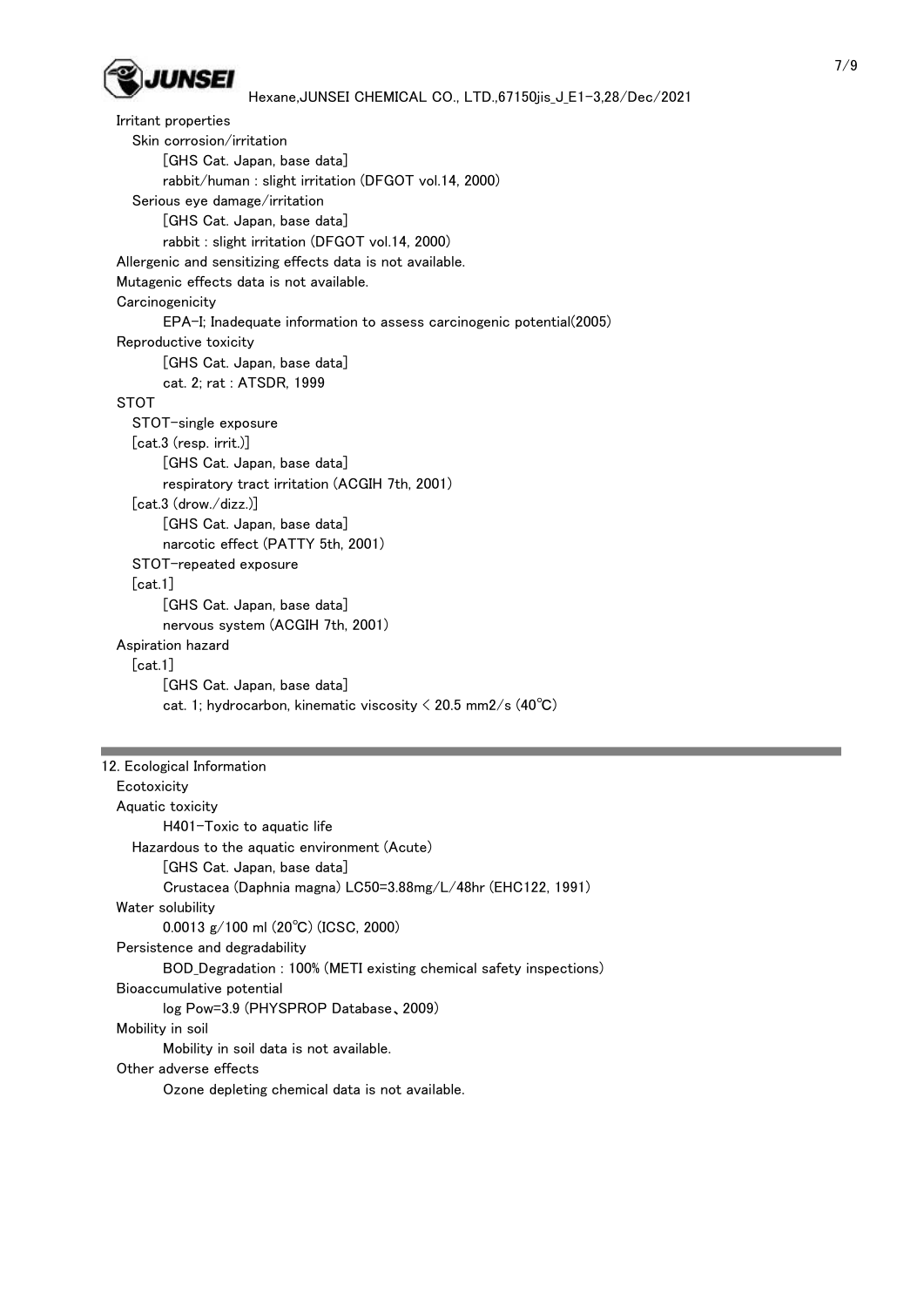

#### 8/9

#### 13. Disposal considerations

 Description of waste residues and information on their safe handling and methods of disposal, including the disposal of any contaminated packaging

Waste treatment methods

Avoid release to the environment.

Dispose of contents/container in accordance with local/national regulation.

# 14. Transport Information

| UN No., UN CLASS                                                 |
|------------------------------------------------------------------|
| UN No. or ID No.: 1208                                           |
| <b>UN Proper Shipping Name: HEXANES</b>                          |
| Class or division (Transport hazard class) : 3                   |
| Packing group : II                                               |
| ERG GUIDE No.: 128                                               |
| IMDG Code (International Maritime Dangerous Goods Regulations)   |
| UN No.: 1208                                                     |
| Proper Shipping Name: HEXANES                                    |
| Class or division : 3                                            |
| Packing group : II                                               |
| <b>IATA Dangerous Goods Regulations</b>                          |
| UN No.: 1208                                                     |
| Proper Shipping Name: HEXANES                                    |
| Class or division : 3                                            |
| Hazard labels: Flamm.liquid                                      |
| Packing group : II                                               |
| Environmental hazards                                            |
| MARPOL Annex III - Prevention of pollution by harmful substances |
| Marine pollutants $(yes/no)$ : yes                               |
| MARPOL Annex $V$ – Prevention of pollution by garbage discharge  |
| Specific target organ toxicity $-$ repeated exposure: cat.1      |
| Hexane                                                           |
| Maritime transport in bulk according to IMO instruments          |
| Noxious Liquid; Cat. Y                                           |
| Hexane(Y-395)                                                    |
| Flammable Liquid                                                 |
| Hexane(DANGEROUS-19)                                             |
|                                                                  |

### 15. Regulatory Information

 Safety, health and environmental regulations/legislation specific for the substance or mixture Chemicals listed in TSCA Inventory

#### Hexane

Other regulatory information

 We are not able to check up the regulatory information with regard to the substances in your country or region, therefore, we request this matter would be filled by your responsibility. Regulatory information with regard to this substance in your country or in your region should be examined by your own responsibility.

 Ensure this material in compliance with federal requirements and ensure conformity to local regulations. Regulatory information in this section are limited to intentional ingredient(s), but does

 not contain information on non-intentional ingredients or impurities which are not informed by supplier(s). Chemical safety assessment

Advice on safe handling for this product can be found in sections 7 and 8 of this SDS.